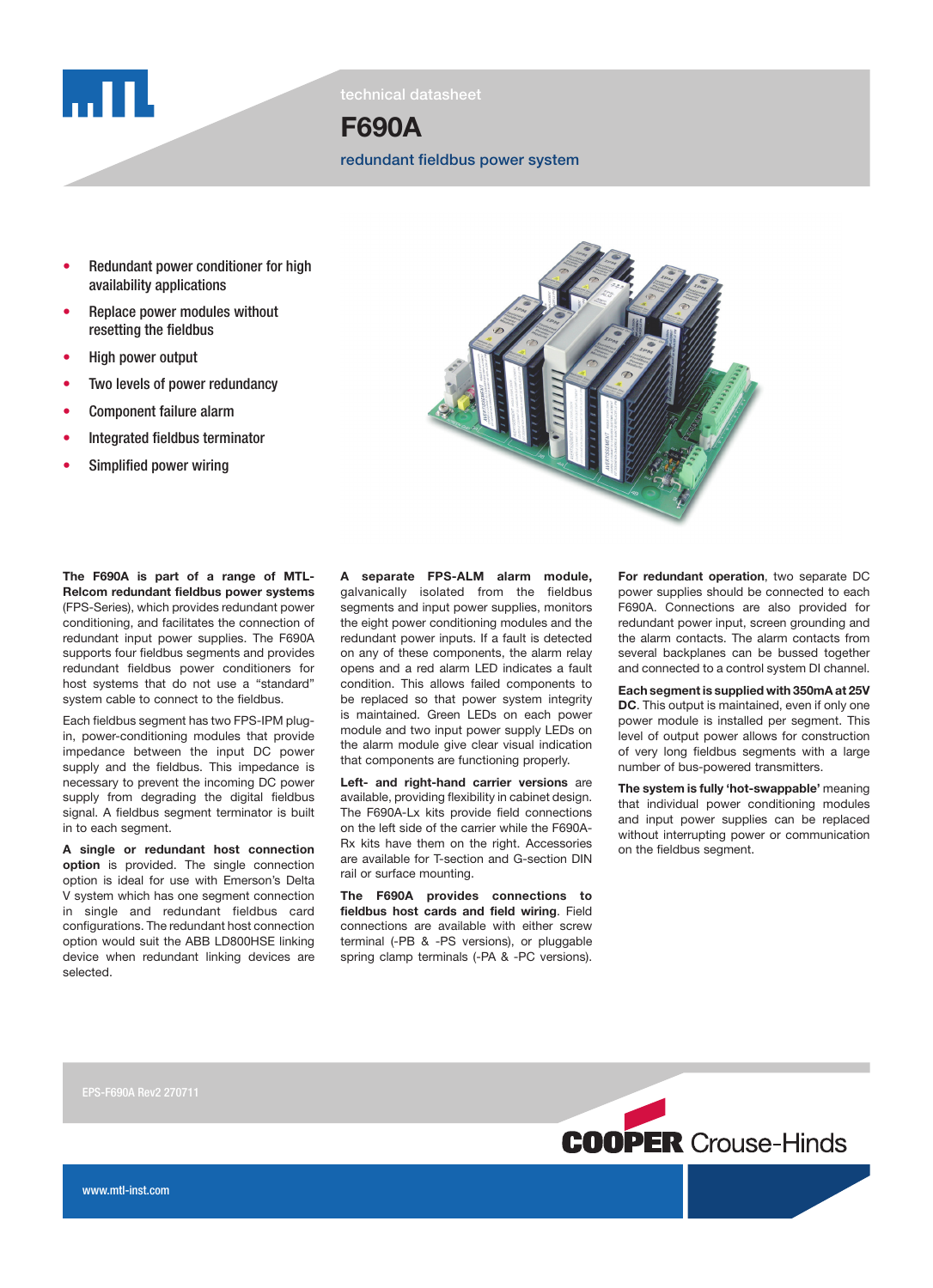# **SPECIFICATION**

Location of equipment Safe area

### **OUTPUT**

Number of channels

Four **Voltage** 

Minimum 25.0V DC

Current

0 to 350mA

# Output ripple

Complies with clause 22.6.2 of the fieldbus standard

# Minimum load

No load Isolation

Fieldbus to power supply: 250V AC rms withstand

## INPUT

Input voltage

19.2 - 30V DC

Current consumption (4 segments each with 350mA output load) 3.4A (typical) at 19.2V 2.4A (typical) at 24V

2.1A (typical) at 28V

Power dissipation (4 segments each with 350mA output load) 20.3W (typical)

# ALARMS

Alarm contact rating: 1A max @ 30V DC max Alarm contact status: Normally closed Alarm threshold: Input <18V DC Output <22V DC

# **MECHANICAL**

Mounting options DIN-rail (G–section, T–section, 35mm x 7.5mm or 35mm x 15mm) to EN 50022, using mounting kit DMK01, or flat surface using mounting kit - SMS01. A vertical surface is recommended for mounting the F690A.

## **CONNECTIONS**

## Power Input and Alarm Contact

Fixed rising cage clamp screw terminals Conductor size: 0.14 to 2.5mm2

## Fieldbus Terminals

Pluggable rising cage clamp screw terminals (-PB, -PS versions) Conductor size: 0.14 to 2.5mm2

Pluggable spring clamp terminals (-PA, -PC versions) Conductor size: 0.2 to 2.5mm2 flexible or rigid

## Host connectors:

Separate connections to redundant host cards (-PA, -PB). Single connection to host cards (-PC, -PS). Fixed rising cage clamp screw terminals (-PA, -PB). Conductor size: 0.14 to 2.5mm2 Pluggable rising cage clamp screw terminals (-PS). Conductor size: 0.14 to 2.5mm2 Pluggable spring clamp terminals (-PC).

Conductor size: 0.2 to 2.5mm2

#### Screen Ground

To connect all fieldbus cable screens to a common point (cabinet earth).

## **TERMINATORS**

Fixed terminator for each fieldbus segment.

# ENVIRONMENTAL

Ambient temp Operating, optimum orientation\*

 $-40^{\circ}$ C to  $+65^{\circ}$ C

Storage

 $-40^{\circ}$ C to  $+85^{\circ}$ C

#### Ingress Protection

IP20 to BS EN 60529 (Additional protection by means of enclosure)

\*Optimum orientation is when the DIN rail is mounted horizontally on a vertical surface

# **ELECTRICAL**

EMC compliance

To EN 61326:1998 Electrical equipment for measurement, control and laboratory use - EMC requirements

# LED indicators

Alarm module

Input power health - PWR A, PWR B (green) Alarm condition - ALM (red) IPM module power - Power on (green)

## PHYSICAL NETWORKS

IEC 61158-2 Foundation Fieldbus H1 Profibus PA

The given data is only intended as a product description and should not be regarded as a legal warranty of proper<br>ties or guarantee. In the interest of further technical developments, we reserve the right to make design ch



EPS-F690A Rev2 270711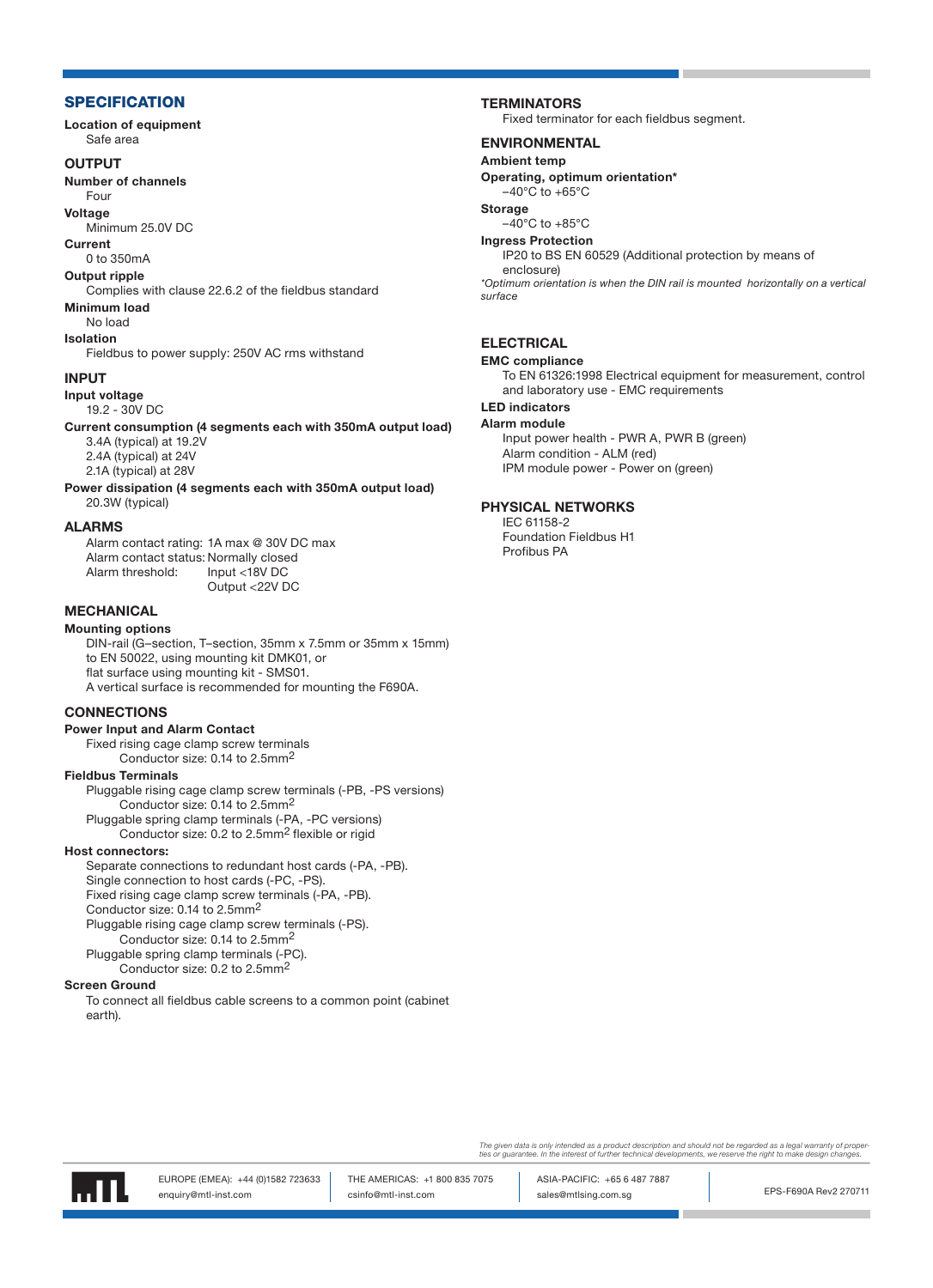# F690A FIELDBUS POWER SYSTEM



F690A-R

F690A-L



The given data is only intended as a product description and should not be regarded as a legal warranty of proper<br>ties or guarantee. In the interest of further technical developments, we reserve the right to make design ch



EUROPE (EMEA): +44 (0)1582 723633 | THE AMERICAS: +1 800 835 7075 | ASIA-PACIFIC: +65 6 487 7887 enquiry@mtl-inst.com enduity@mtl-inst.com csinfo@mtl-inst.com sales@mtlsing.com.sg